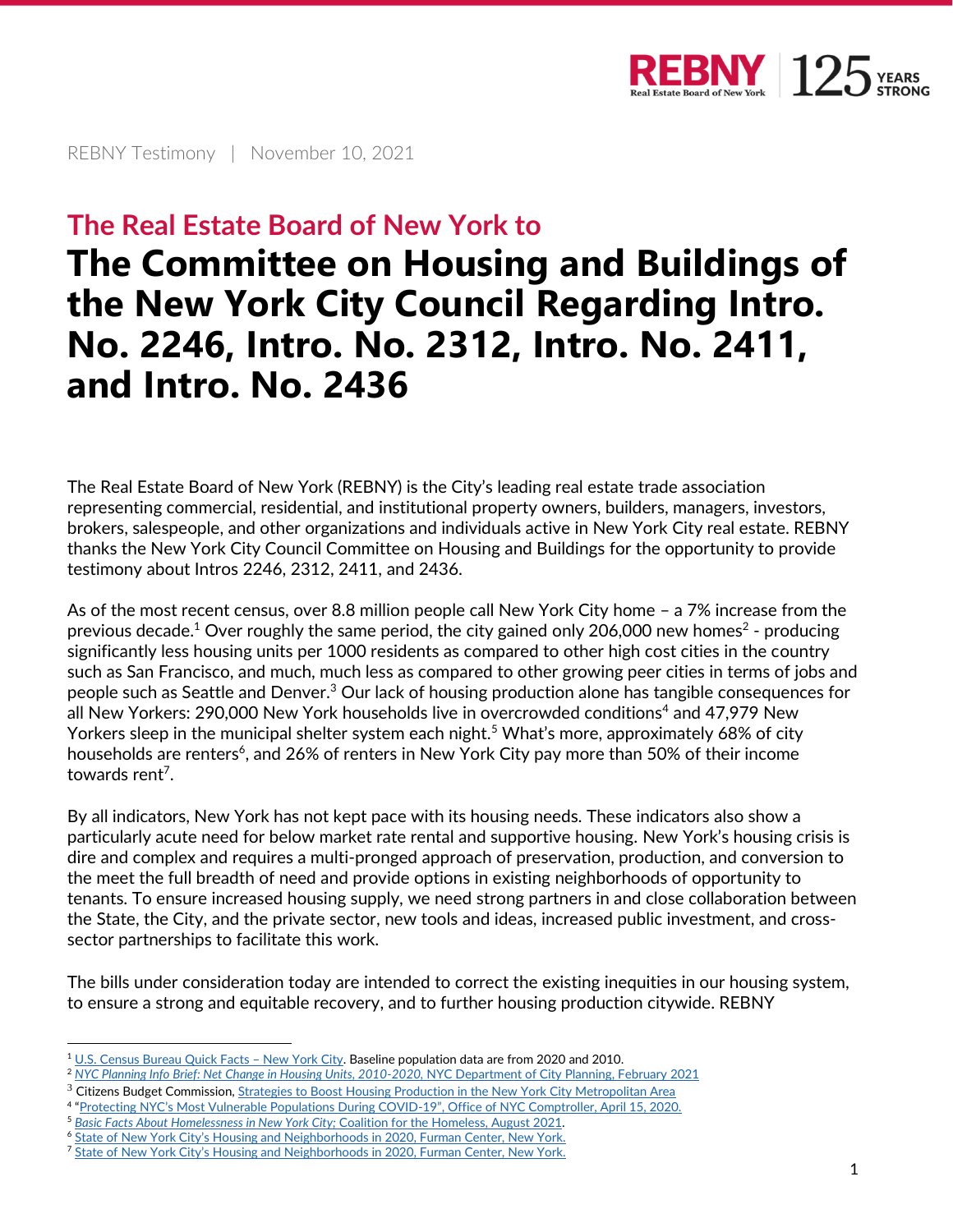

appreciates the opportunity to provide input to help meet these goals and looks forward to continuing our partnership with the Council on these and other matters.

Bill specific comments may be found below:

**BILL:** Int 2246 - 2021

**SUBJECT:** A bill to establish the task force to study options and make recommendations for converting vacant commercial office space into affordable housing

**SPONSORS:** Council Members Brannan, Yeger, Kallos, Rosenthal, Perkins, Louis, Koslowitz, Riley, Levine, Moya, Ampry-Samuel, Gjonaj, and Dinowitz

This bill would establish an Office-to-Affordable-Housing Task Force ("Task Force") to study options and make recommendations for converting vacant commercial office space into affordable housing. The Task Force would be chaired by the Commissioner of HPD or the Commissioner's designee. The Task Force would also include the Commissioner of the Department of Buildings (DOB), the Speaker of the Council, and the Public Advocate, or their designees, and other members with knowledge or expertise relevant to the duties of the Task Force who would be appointed by the Mayor. The Task Force would be required to report its findings and recommendations to the Mayor, the Speaker and the Public Advocate no later than 270 days after the effective date of this local law and would publish the report on HPD's website.

Today, there is an estimated 220 million square feet (sq ft) of Class B and C office space citywide, with approximately 160 million sq ft in Manhattan. While not all Class B and C office buildings are candidates for conversion due to economic constraints and floorplate limitations, this is a significant amount of space that could be better used in the future through a conversion.

For this reason, REBNY supports the creation of a task force to study and recommend steps that should be taken to appropriately convert vacant or underutilized office space to affordable housing. Creatively adapting existing, empty spaces or buildings will help our city bounce back faster and address long-term needs by increasing housing supply, presenting opportunities to support affordable housing development, and creating significant development activity that will result in well-paying jobs. Additionally, a true live-work community will also bolster local retail by providing neighborhood services that are less reliant on office workers.

Lower Manhattan is a prime example of how converting a neighborhood can help raise the City's recovery from a crisis. In the early 1990s, the office vacancy rate was approaching 25%. Government programs and incentives led to the conversion of older Class B and C office space to residential use, which resulted in the creation of over 25,000 housing units over the past few decades. This activity laid the foundation for a dynamic, live-work neighborhood in Lower Manhattan and was central to the neighborhood's recovery after the devastating impacts of 9/11, the Great Recession, and Hurricane Sandy.

Based on the success of Lower Manhattan, the task force should consider neighborhoods with great transit access and a concentration of older office buildings. Conversions in these neighborhoods could provide an additional opportunity for injecting affordable and supportive housing where there is little to none, and could potentially aid NYCHA as it explores options to aid their sizeable rehabilitation effort such as through the transfer of air rights.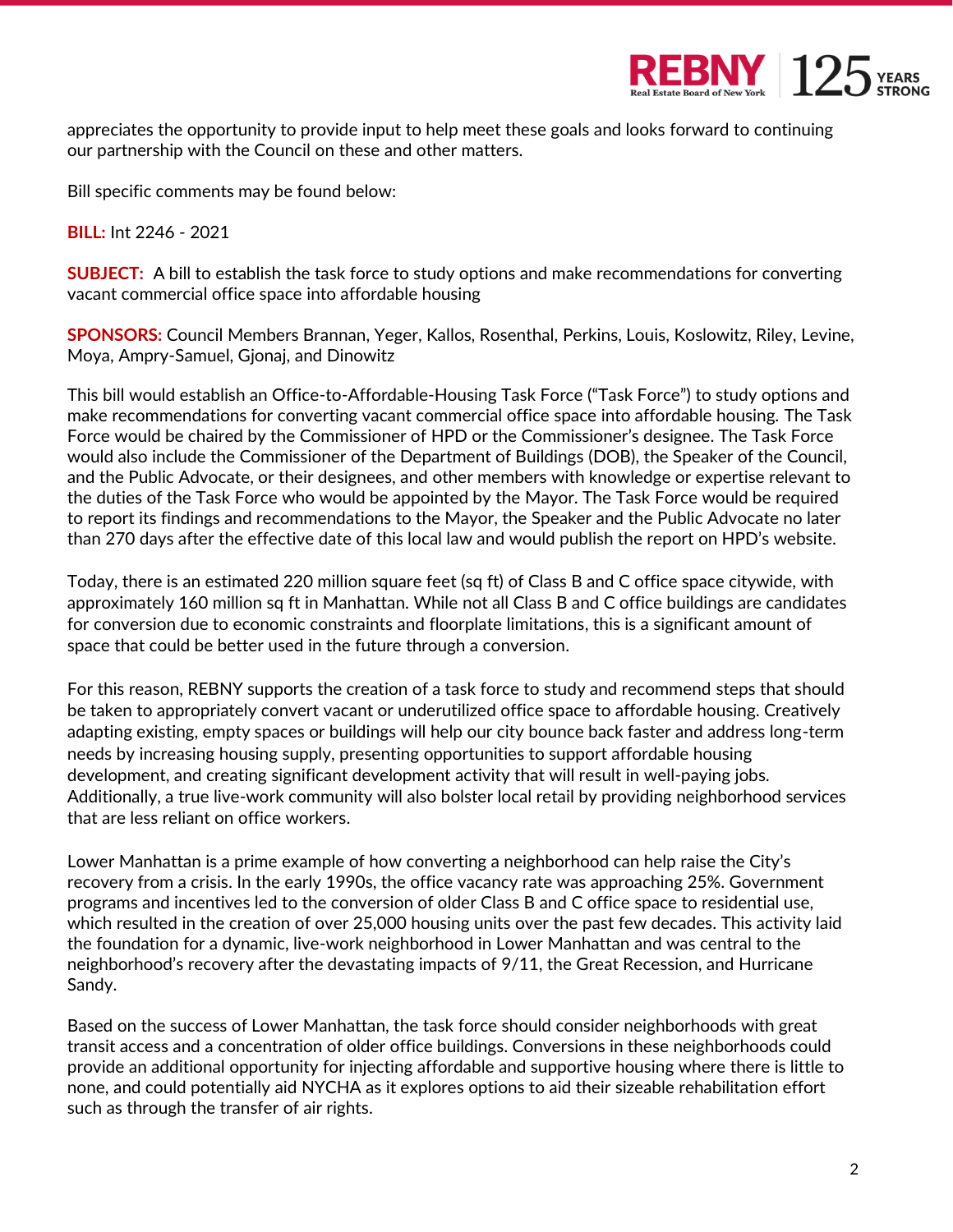

However, conversions face a number of obstacles that state and local policy will need to address. First, the State's Multiple Dwelling Law caps the residential floor area ratio to 12 FAR. For commercial buildings with a higher FAR and limitations on location of uses within this building, this places a full building conversion out of reach. The multiple dwelling law will need to be changed to allow existing floor area to be converted. Additionally, residential and commercial zoning have different requirements for light and air standards as it relates to distance between buildings and court and yard requirements. This too will need to be resolved. There is also significant office space in manufacturing zones, where residential is not permitted, but has proximity to transit, schools, jobs, and open space that may make sense to consider for housing needs. Finally, some type of financial incentive program will be needed to offset the capital costs of conversions, lost rent collections, baseline affordability and ensure upgrades align with the latest sustainability targets.

For this reason, REBNY urges the Council to include the Department of City of Planning (DCP) on this task force to ensure zoning considerations are taken into account. DCP's participation seems essential considering any viable path to converting Class B/C office space to residential use will require local zoning changes.

Further, REBNY's diverse membership contains experts from various fields who are experienced in the commercial and residential markets, understand viable financing strategies, and how to develop mixeduse properties. In addition to the inclusion of DCP, REBNY would respectfully request inclusion of the real estate industry on this task force to ensure a well-rounded perspective from practitioners in the field, and that any recommendations are rooted in real world experience.

**BILL:** Int 2312 - 2021

**SUBJECT:** This bill would amend the administrative code of the city of New York, in relation to limiting fees associated with vacating a premises

**SPONSORS:** Council Members Riley, Powers, Treyger, and Rosenthal

This legislation would limit the resulting damages recoverable by certain landlords to the mitigated damages enacted by the New York State Housing Stability and Tenant Protection Act of 2019 (HSTPA) where a tenant vacates a premises in violation of the terms of a lease.

The legislation seems intended to codify a provision from HSTPA at the local level. However, it is unclear what additional value Intro 2312 adds beyond the State provision. The Council legislation effectively bars an owner from asking for rent for remaining months on the lease unless they lower the price of the unit and are still unable to rent it. It also ostensibly asks owners to absorb the costs of damages to their units despite the tenant's violation of a legally-binding agreement. At a time when the market is uncertain and owners have been asked to bear the brunt of increasing operating costs with no aid, it is punitive to ask owners to potentially utilize their savings for circumstances beyond their control.

#### **BILL:** Int 2411 - 2021

**SUBJECT:** This bill would amend the New York city charter and the administrative code of the city of New York, in relation to enforcement of provisions of the zoning resolution related to eligibility requirements with respect to the development, acquisition, rehabilitation, preservation, sale or rental of affordable housing administered by the department of housing preservation and development.

**SPONSORS:** Council Member Cornegy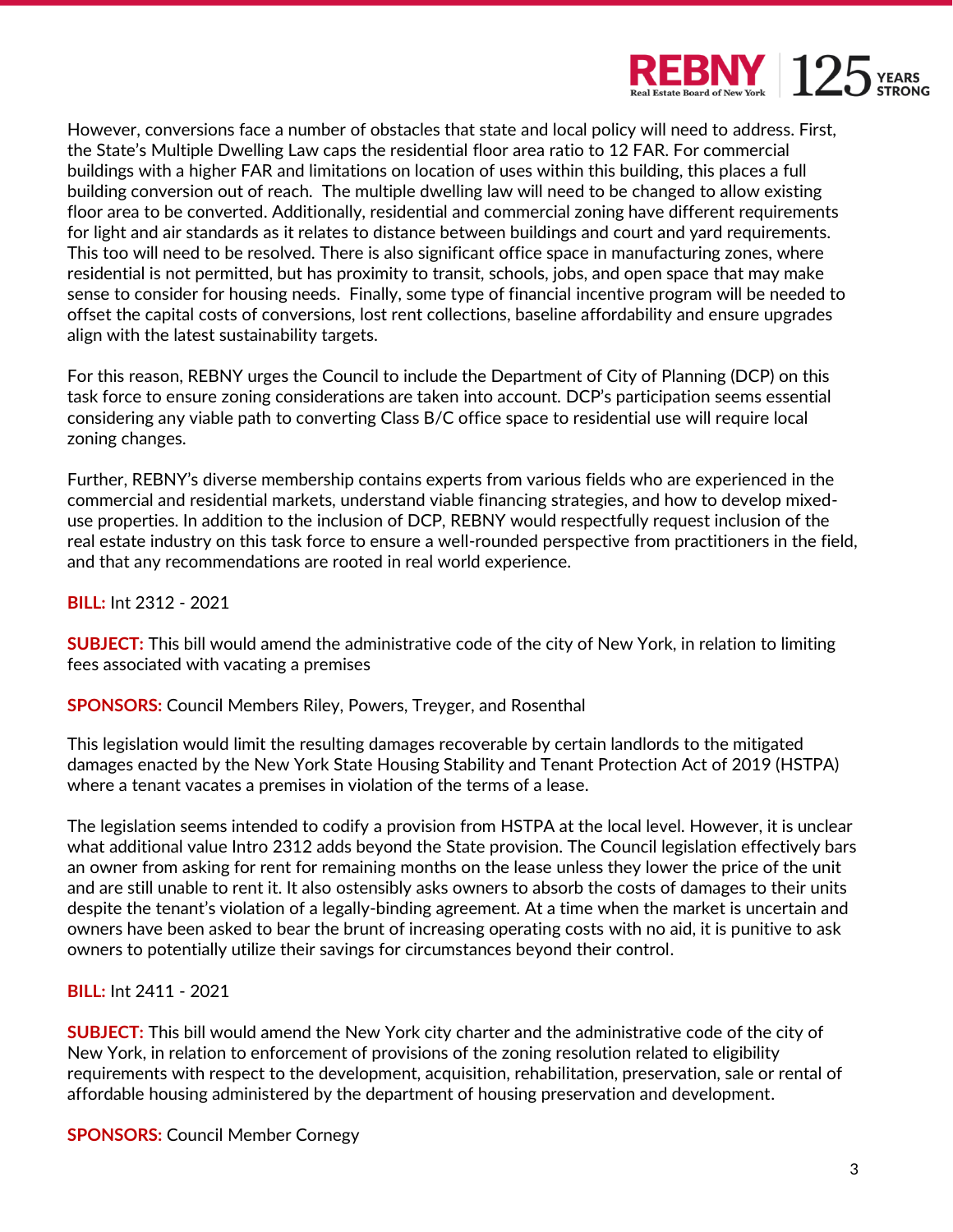

The bill authorizes HPD to enforce the affordable housing provisions placed within its responsibility in the Zoning Resolution, namely the Inclusionary Housing program and provides procedures by which enforcement is to take place. Under this charter amendment, HPD would be authorized to issue appearances before the Office of Administrative Trials and Hearings for the recovery of penalties for violations, investigatory authority, and appointment of an authorized monitor by HPD authorized to ensure violations are corrected. The legislation also grants HPD the new authority to take any actions necessary to enforce the provisions of any regulatory agreement. According to the sponsor, without this authorization, the city would be limited in its ability to ensure that the Zoning Resolution's affordable housing programs are serving their purpose and would lack the ability to penalize those who would cheat the system.

This legislation would remove statutory enforcement authority from DOB and make HPD the primary oversight, investigative, and enforcement agency. Ensuring the agency tasked with financing and leasingup is also responsible for enforcement rather than outsourcing it to a separate agency with no insight into the process makes sense. Clear and consistent standards are helpful to owners entering into regulatory agreements with HPD.

Clear and consistent standards must also apply in the lease up process to expedite occupancy by tenants. However, while the City has spent significant time and effort improving Housing Connect for tenants, it has not spent equal time in removing website glitches and operational enhancements for the owner facing portal, even a year after launch. Requirements for the marketing handbook have gotten more complicated over time, not less. Unfortunately, this means that the lease-up process by HPD is so lengthy it can take over a year from construction completion to tenant occupancy. Therefore, there is industry concern with vesting new authority to the agency. The framework for equal dealings with tenants and owners is not in place and the lack of an appeals process for the enforcement actions will ensure the same opaqueness and lack of timely response that the industry faces when trying to troubleshoot through other requirements by the agency. Sufficient resources should be in place for these efforts so as to not lead to delays in delivering and accessing housing.

#### **BILL:** Int 2436

**SUBJECT:** This bill would amend the New York city charter to establish an office of the homeowner advocate within HPD.

#### **SPONSORS:** Council Members Miller, Cornegy, Salamanca, Yeger, Kallos, and Dinowitz

This bill would create the Office of the Homeowner Advocate (OHA) within HPD. OHA would be tasked with providing support to homeowners and multiple dwellings. Support would include acting as a liaison between homeowners and City, State, and Federal agencies, accessing financial and technical assistance, providing referrals to homeowners, and holding trainings for homeowners. OHA would also create public awareness campaigns about the rights and responsibilities of homeowners. In addition, OHA would also be required to report annually on homeowner inquiries received, amount of time taken to address these inquiries, and actions taken to address these inquiries. Finally, OHA would be required to report on existing non for-profit organizations that provide free and low cost services to homeowners as well as recommendations for such services that are not currently available.

Providing technical assistance to homeowners and increased access to existing programs is vital to ensuring the stability of homeownership as a primary wealth-building tool for low-income owners. However, the office as envisioned by this legislation could create additional confusion for the same